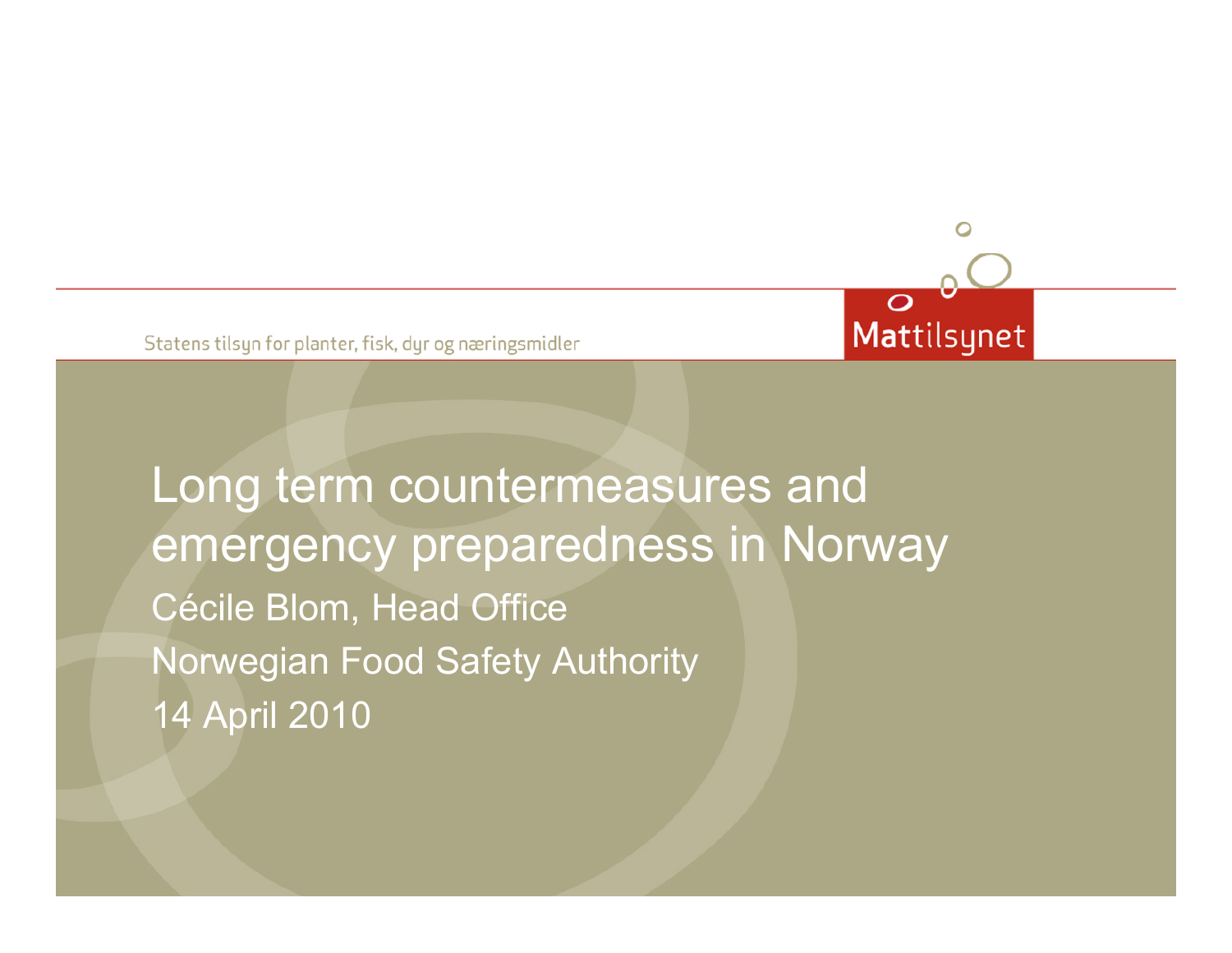#### **Contents**

- 1. Organisation and responsibility of the food authority in Norway
- 2. Chernobyl, effect in Norway and countermeasures still in use 24 years after the accident
- 3. In case of a "new Chernobyl" are we better prepared?
- 4. Emergency preparedness in the NFSA
- 5. List of possible management options
- 6. Challenges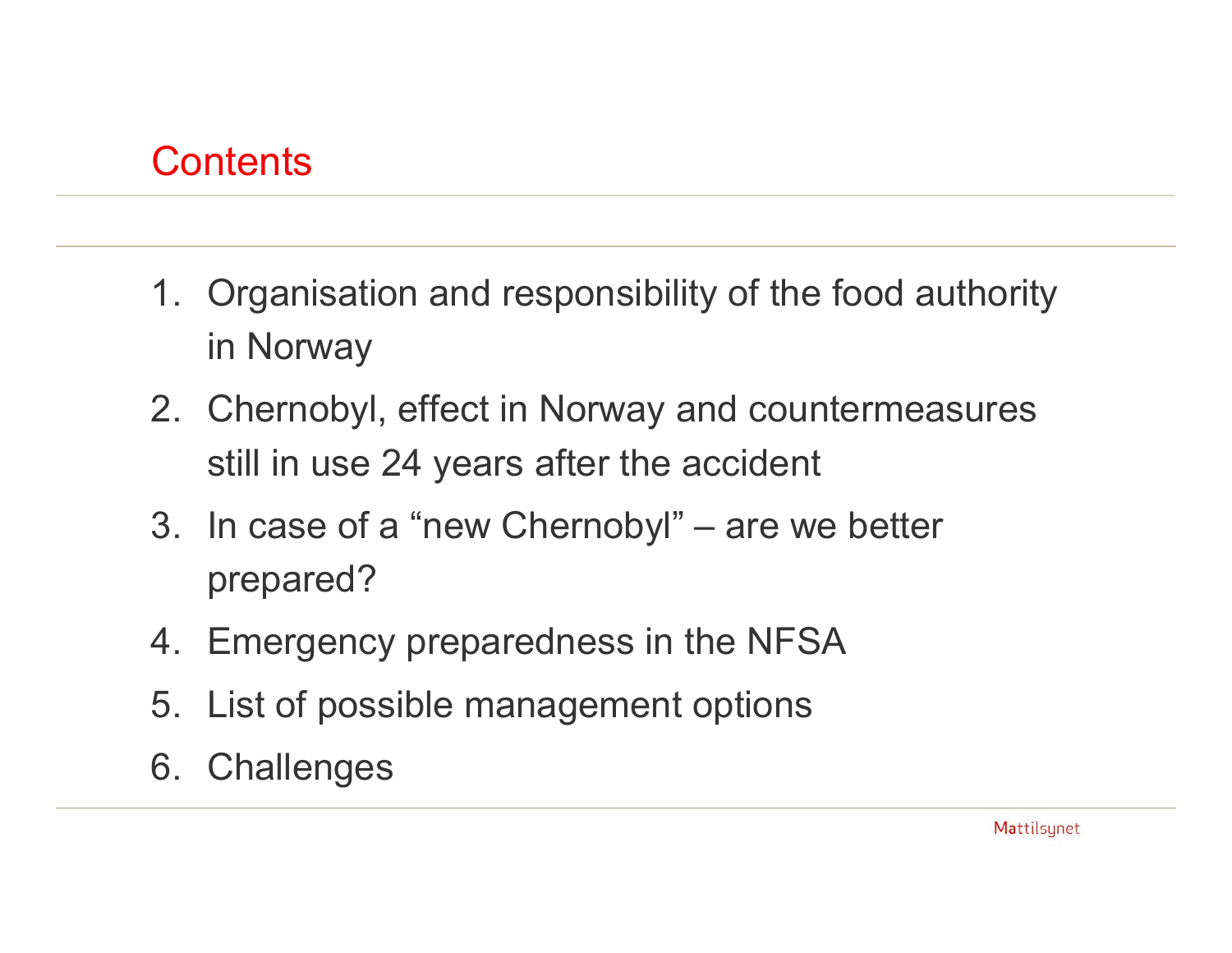### The Norwegian Food Safety Authority in brief

- $\bullet$ Established on 1 January 2004 following the merger of:
	- •The Norwegian Food Control Authority (SNT)
	- •The Norwegian Agricultural Inspection Servic e
	- •The Norwegian Animal Health Authority
	- •The Directorate of Fisheries' seafood project
	- $\bullet$ The local government food standards agencies
- •Consists of three administrative levels
	- Head office
	- •8 regions
	- 54 district offices
- $\bullet$ Headed by Joakim Lystad, Direc tor General
- •Approx. 1,300 employees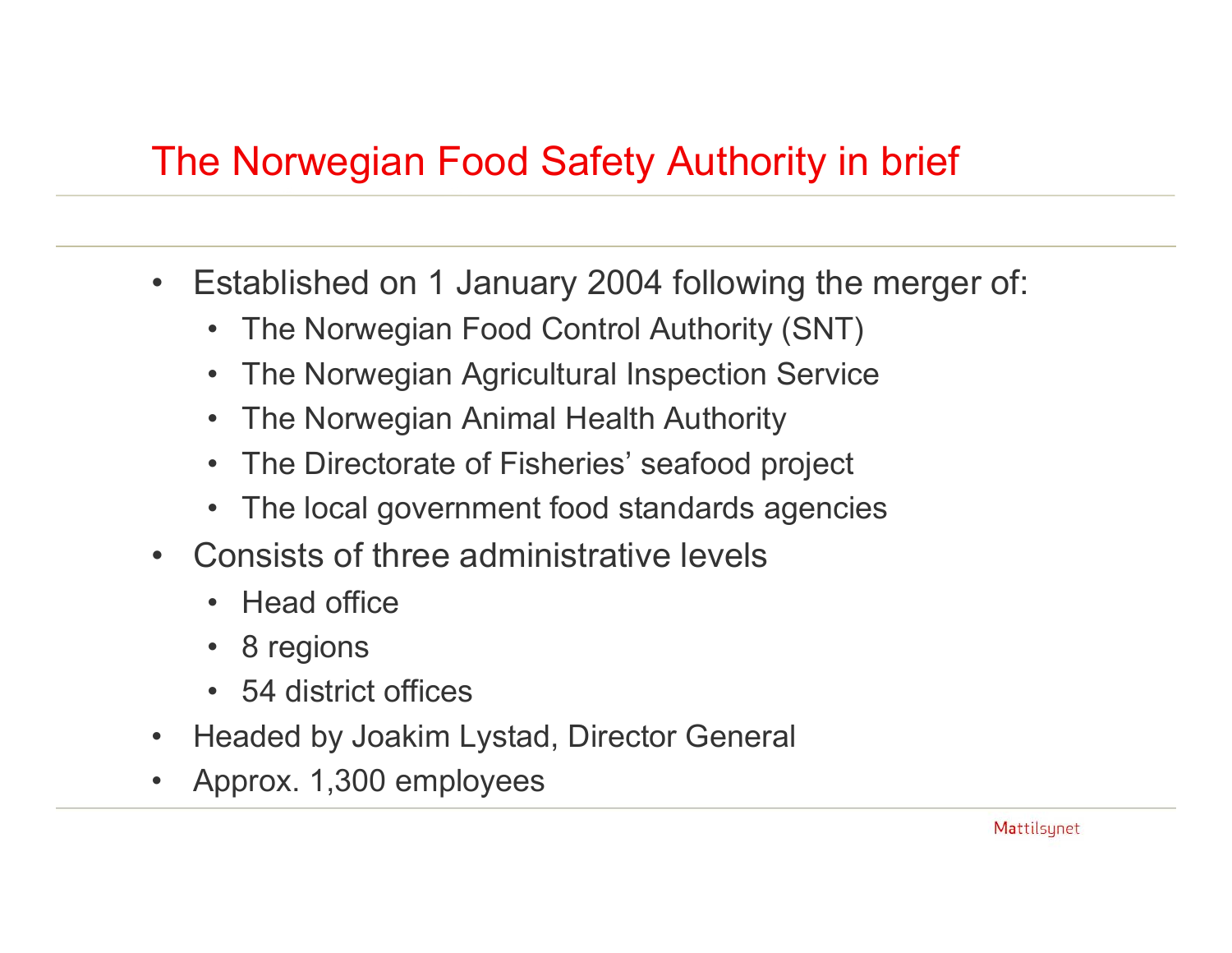#### The main goals of the Norwegian Food Safety Authority

#### **The mission of the Norwegian Food Safety Authority is to promote:**

- $\bullet$ Safe, healthy food
- $\bullet$ Healthy plants, fish and animals
- •Ethical keeping of fish and animals
- •Environmentally friendly production
- •Good quality, honest production and fair trade
- • Internal goals: a future-oriented and efficient organisation

In other words: the NFSA is the national authority concerning all food production from the farm/fjord to the fork

In other words: the NFSA is responsible for all countermeasures concerning food in case of a nuclear incident



Mattilsynet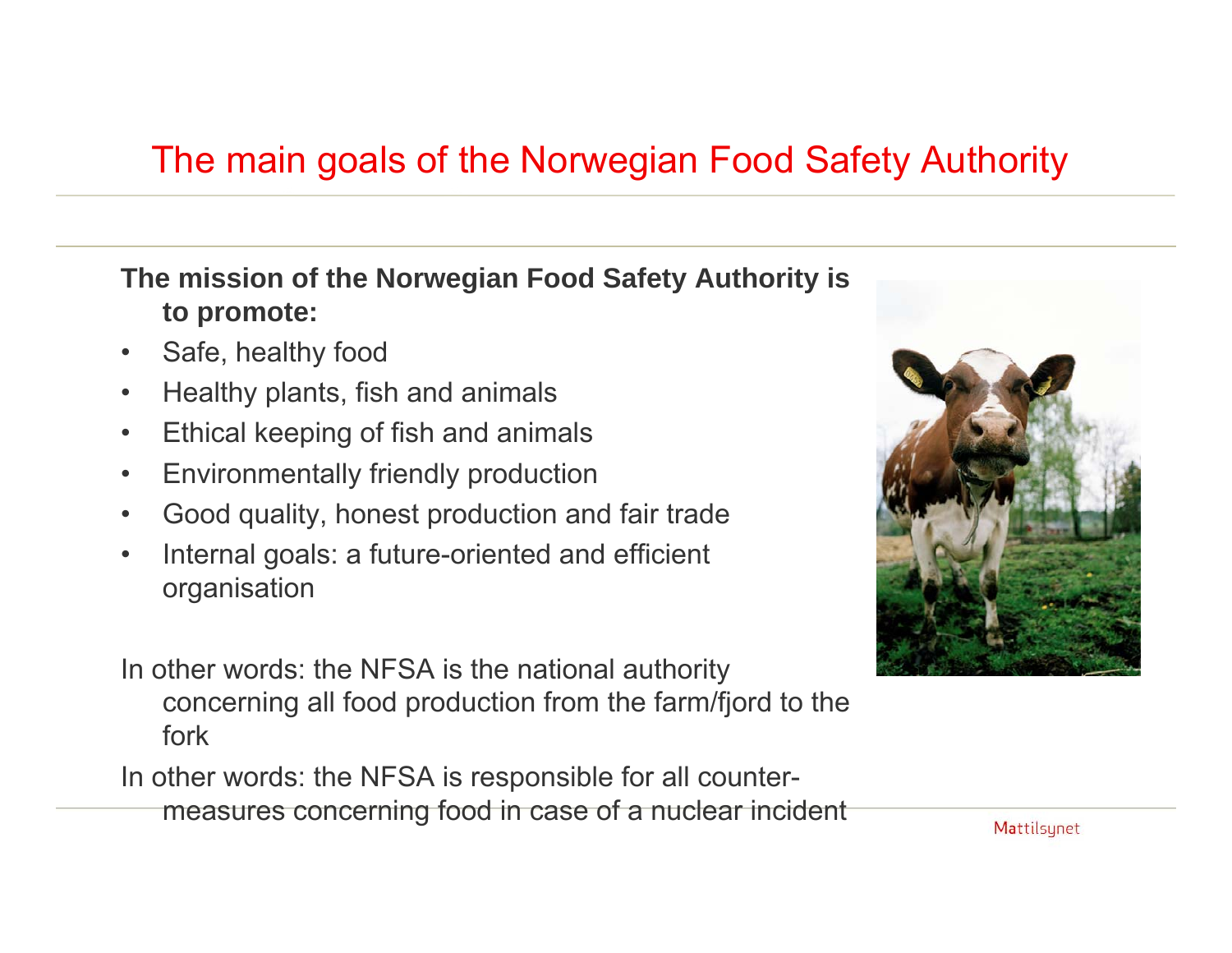Due to wind and rainfall the days following the accident in Chernobyl, Norway actually became one of the most affected countries in Europe

Affected areas in Norway happened by chance to be in the heart of the grazing land for sheep and lambs, a meat production form we like to present as the purest of the pure

In addition, the South Sami population with its restricted diet is especially affected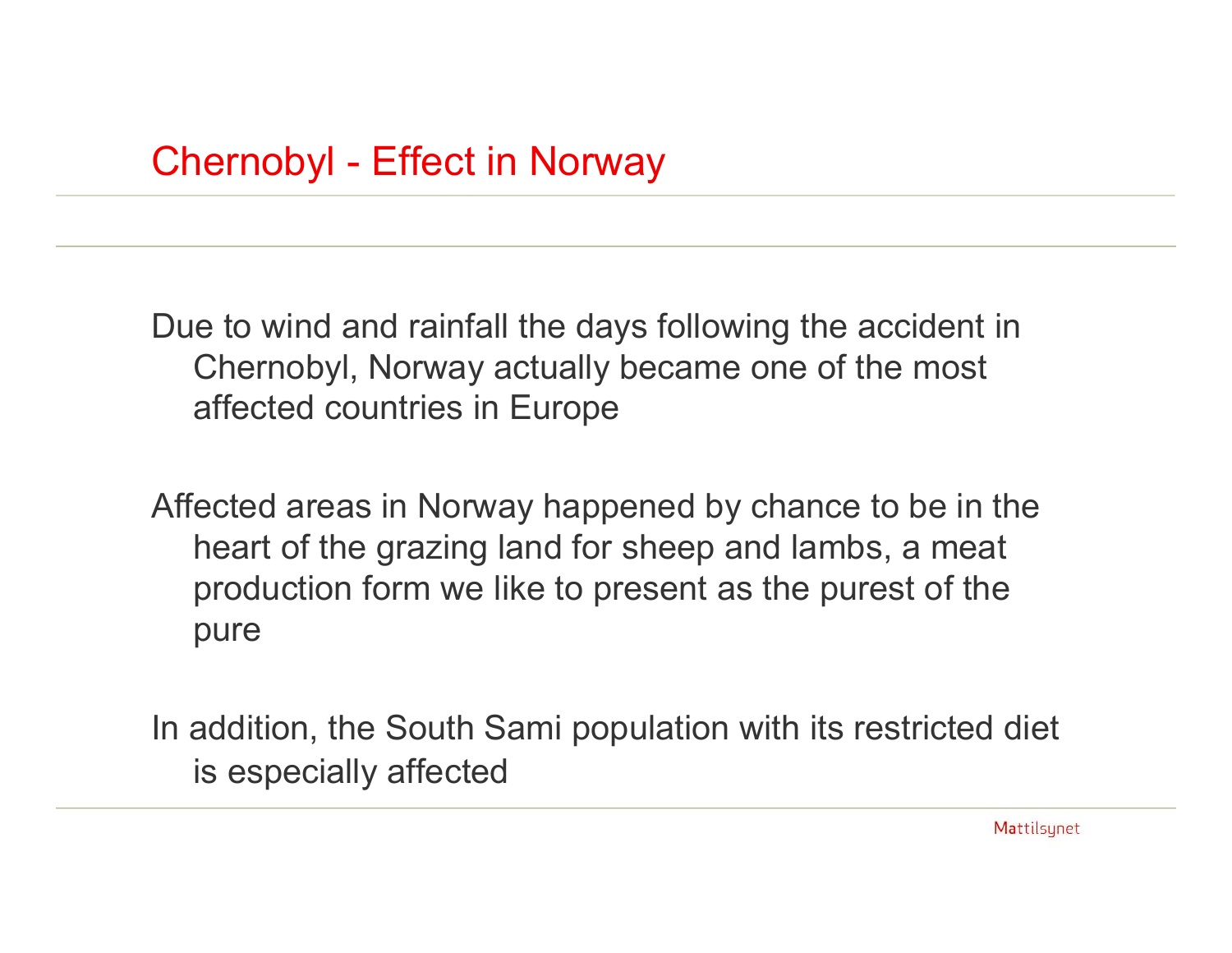## Countermeasures, still in use today 1. Zonation

**Regulation 2005-06-25 No. 693 Ovine and bovine animals from rough grazing land: Zonation**

- •*Observation zone*: areas categorized as action zones in 1988
- Based on experience, weather, amount of mushrooms and monitoring the zones are every year declared as:
- •*Free zone:* no measures/actions
- • *Action zone (tiltakssone):* the average of radioactive caesium in bovine/ovine meat > 600 Bq/kg

The monitoring that is performed is the following:

- • *"Summer monitoring":* Measurement of a few living animals and milk from selected herds by NRPA  $\rightarrow$  prediction of level of radioactivity
- • *Live monitoring:* Measurement of a wide range of animals when sheep/lambs are returning from rough grazing  $\rightarrow$  either slaughter or a number of weeks of clean feeding before slaughter
- *Analysis o f meat:* Sampling of a percentage of slaughtered animals → intended to be a confirmation of the two aboveMattilsynet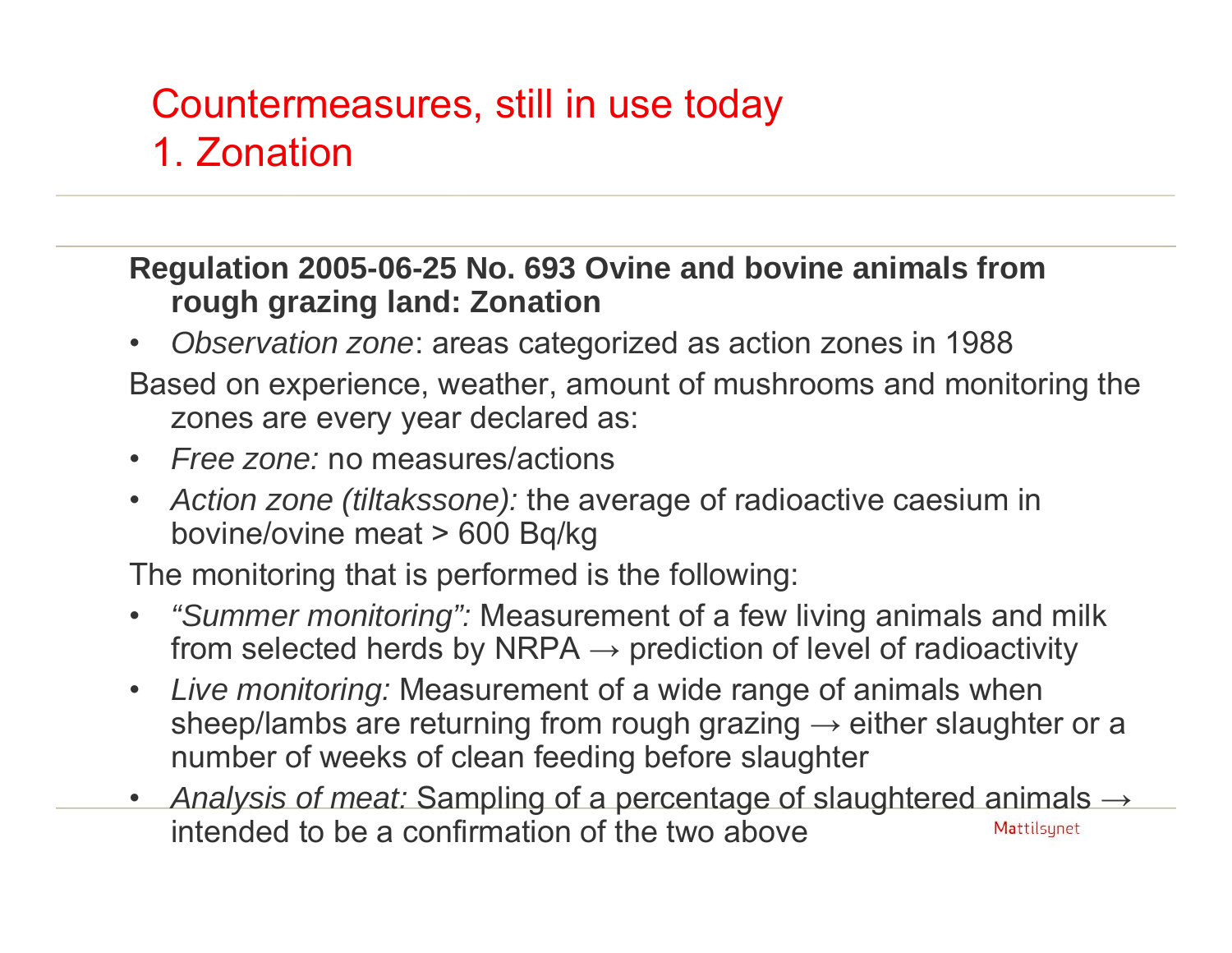## Countermeasures still in use today 1. Zonation, cont.

Action zones: The average of radioactive Cs in bovine/ovine meat > 600 Bq/kg. Consequence:

- Prohibition o f slaughter (preliminary)
- Alternative feeding in a specified period of time, the length of it depending on level of measured radioactive Cs in the flock (economic support from the Government for this feeding)

Government's intention:

- Save all meat from bovine and ovine animals avoid nonapproval/cassation
- Ensure food safety
- $\mathcal{L}_{\mathcal{A}}$ - i.e. both an economic aspect (support of animal holders), and a food safety aspect (consumers)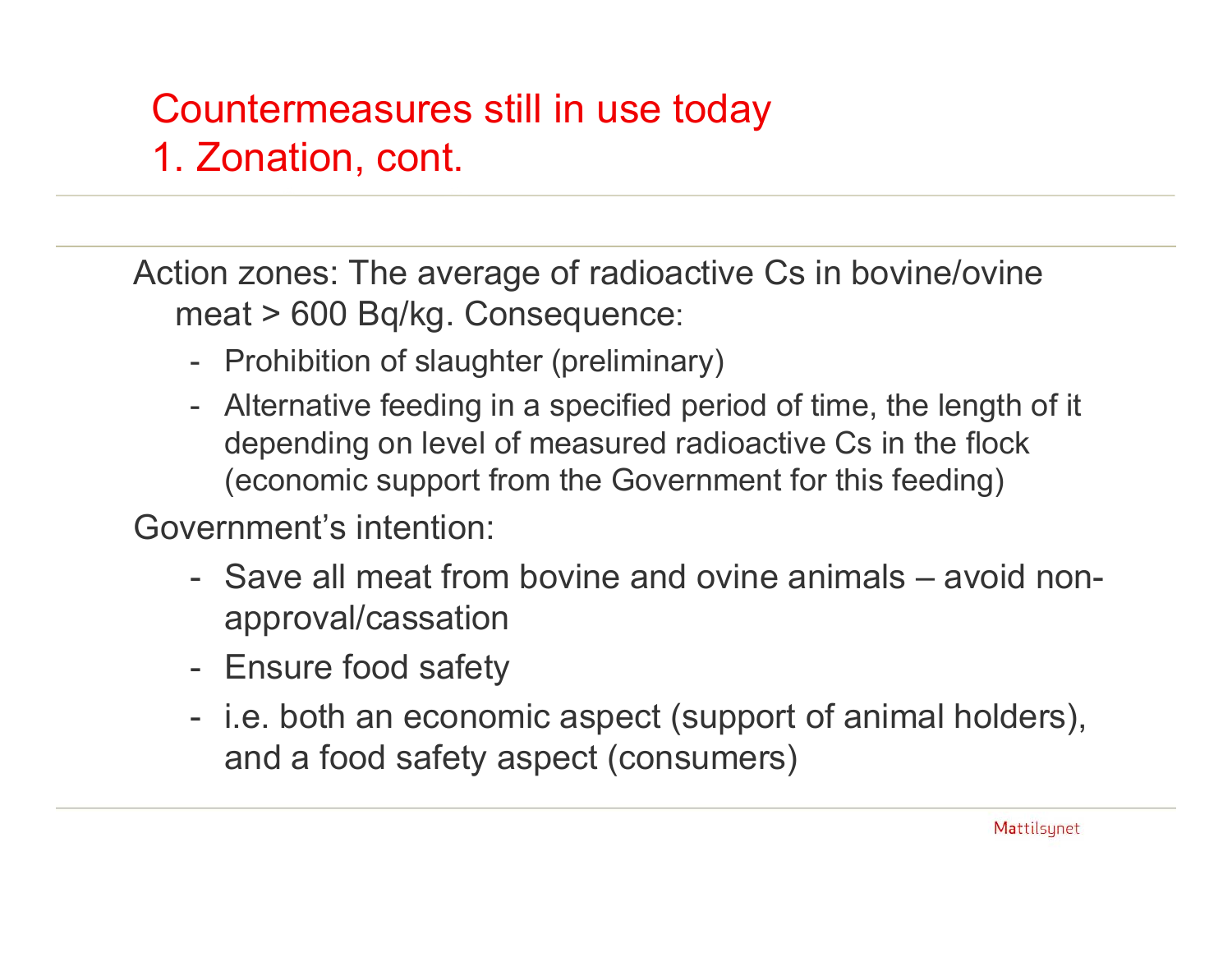## Countermeasures still in use today 2. Reindeer meat

#### **Regulation 2008-06-19 No. 712 Radioactivity in reindeer meat**

Parallel situation as presented for ovine/bovine animals, but some special challenges:

- $\bullet$ More focus on the economic aspect (other systems of economic compensation than for ovine/bovine)
- $\bullet$ Health authority's concern for the animal holders and their families due to their diet (reindeer meat, inland fish, berry, etc.)

i.e. private consumption, not ordinary sale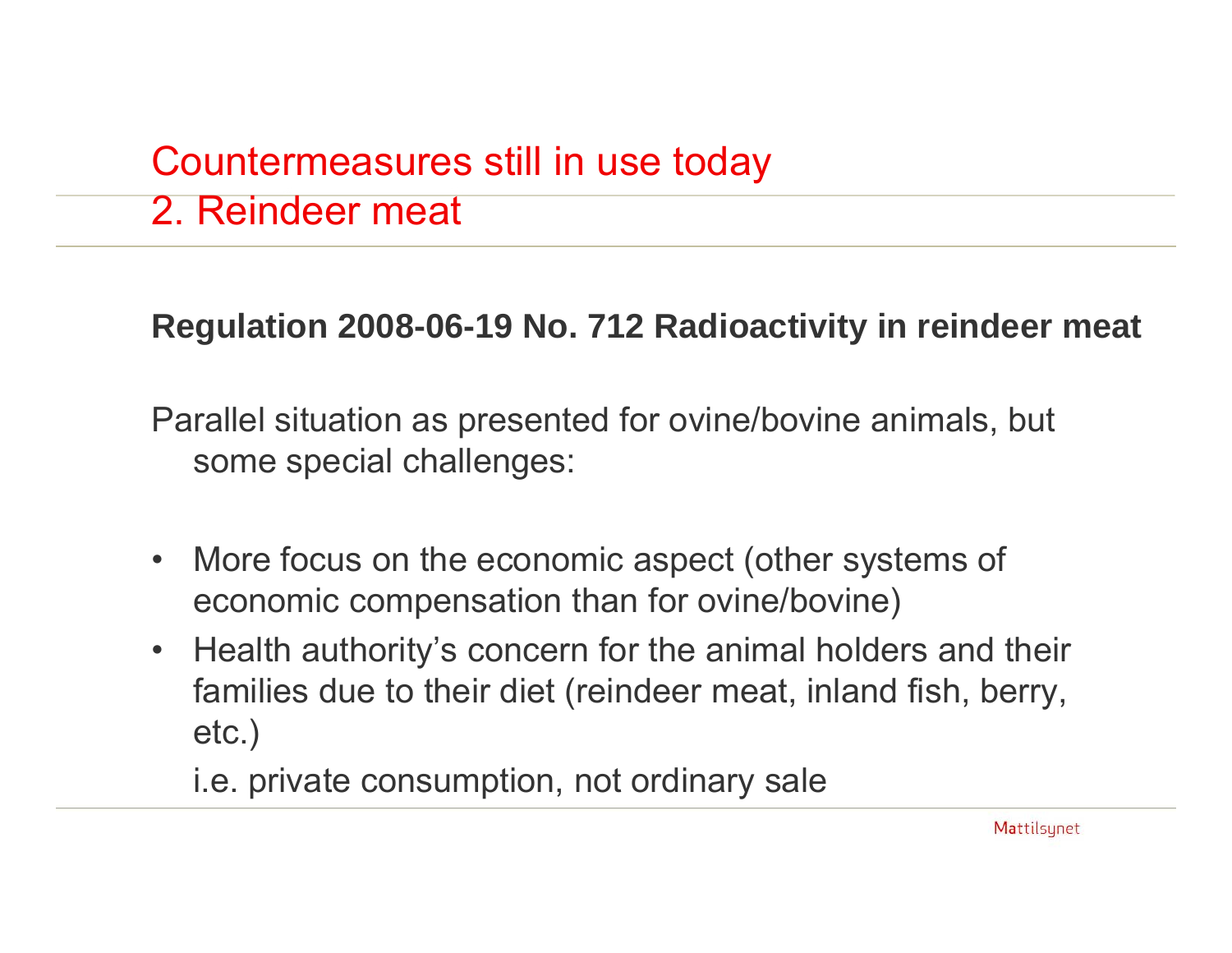### Challenges and prospects

#### Equipment:

 $\bullet$  Laboratory equipment and transportable instruments for live monitoring have now been in constant use for over 20 years since the Chernobyl accident

#### Prospects:

- •Rough grazing means no working of the soil – the level of radioactivity in the soil and its flora will follow a natural, very slow, degradation – i.e. we will have to live with these problems for a very long time still
- $\bullet$ Better survey, e.g. mapping by helicopter, may give possibilities for a better classification of areas to avoid by grazing animals, and areas to prefer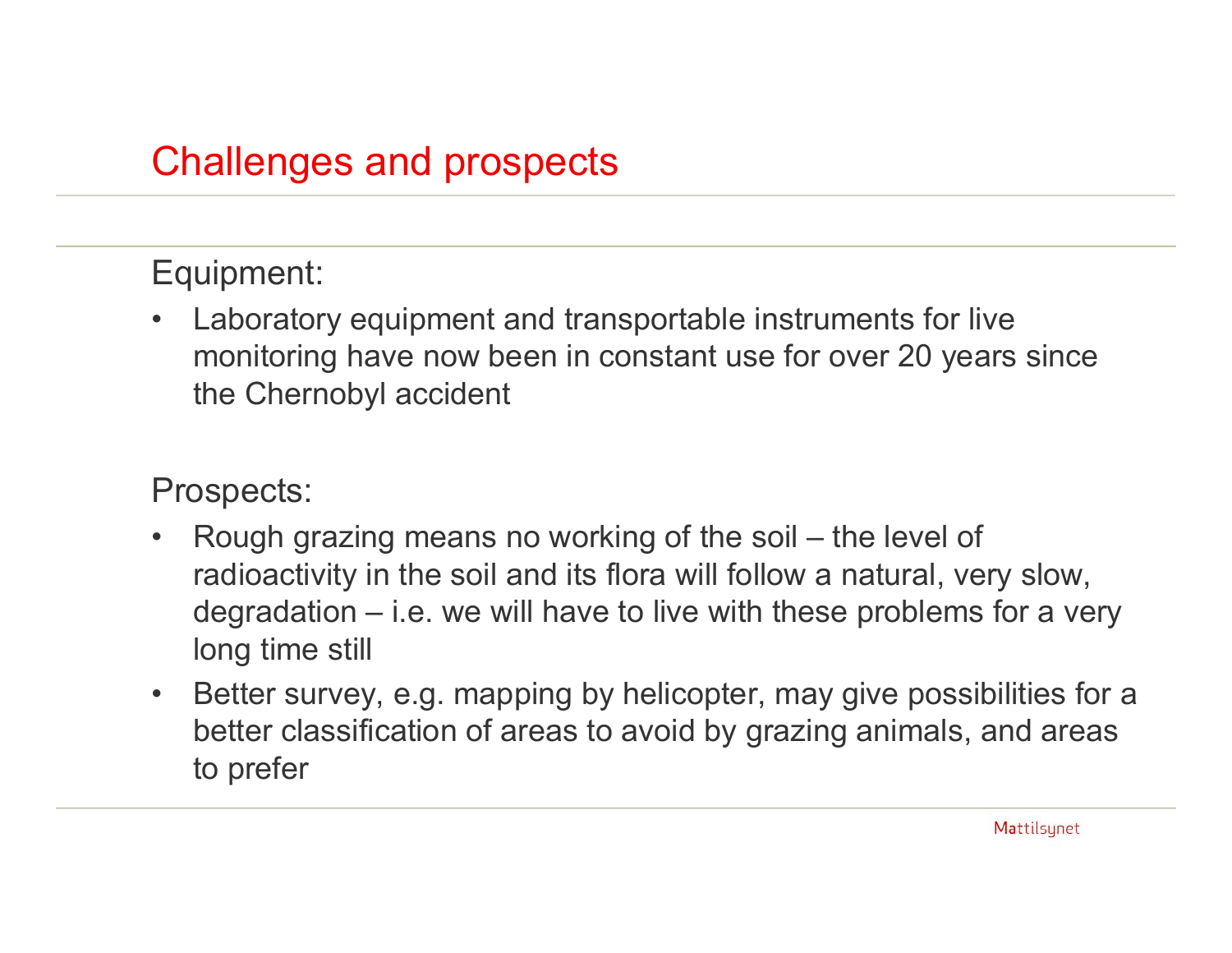#### **Will we be better prepared this time? How and why?**

- $\bullet$ New organisation of involved nat. authorities (KU)
	- Kriseutvalget = Crisis committee for nuclear preparedness
	- Has meetings 3-4 times/year and is responsible for the management and continual devl of nuclear preparedness
- $\bullet$ New organisation of the NFSA
	- In 1986 the was no NFSA and 5 different authorities were inv olved in countermeasures concerning the food chain
- $\bullet$ Contingency plans
	- -There is a better general preparedness in the community concerning all crises, incl nuclear events
- $\bullet$ Much more knowledge
	- We gained a lot of experience and we are still learning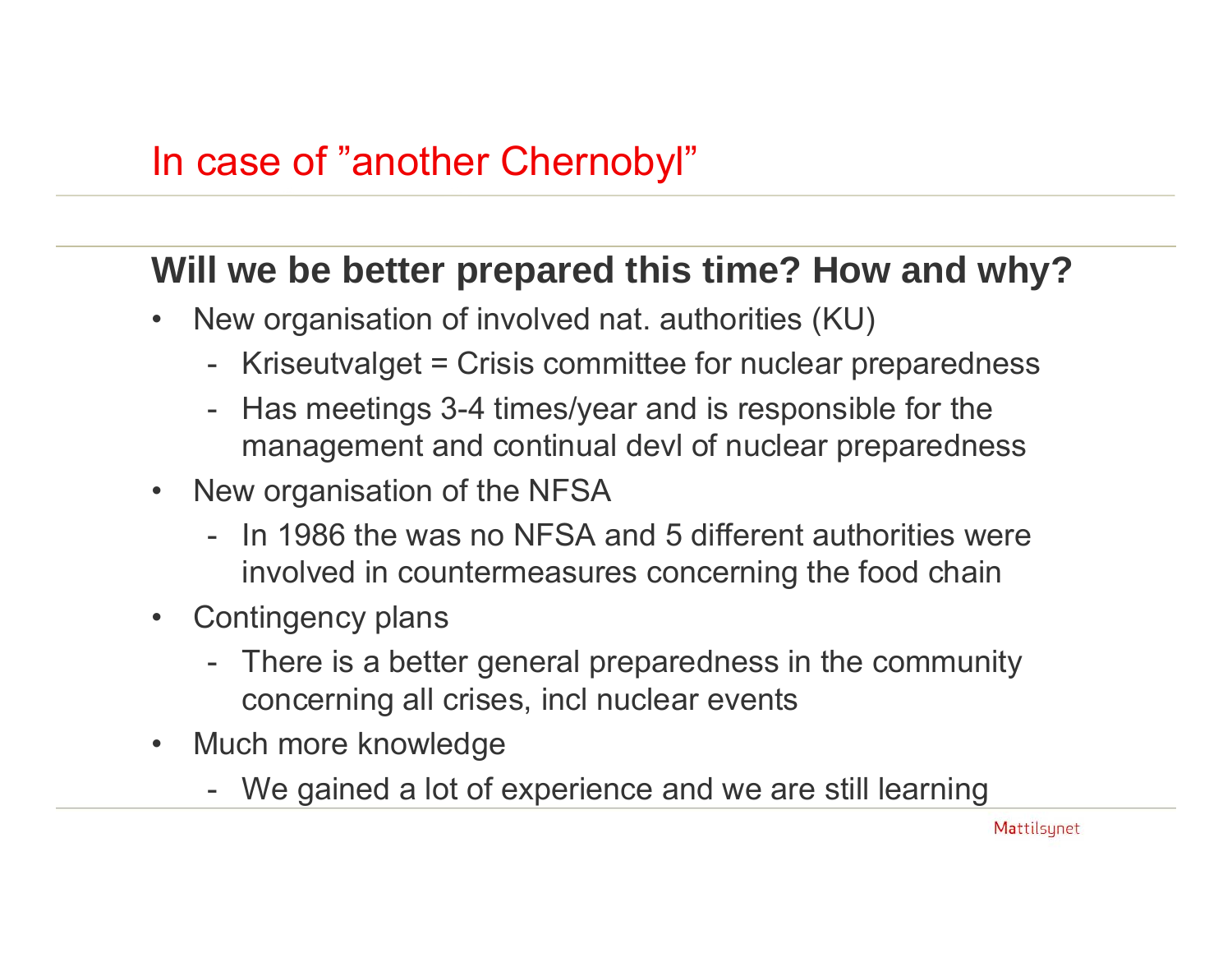#### Emergency preparedness in the NFSA

- $\bullet$  **We have contingency plans concerning many different potential emergencies, including nuclear incidents**
- **Our contingency plan for nuclear incidents describes amongst other things:**
	- -- general principles for handling a nuclear incident
	- the responsibilities of the NFSA in case of a nuclear incident
	- the most likely management options necessary in the acute phase of an emergency (EURANOS Food handbook)
	- a list of laboratories that the NFSA has contracts with and that can analyse radioactive substances
	- the localisation of the 20 instruments for live monitoring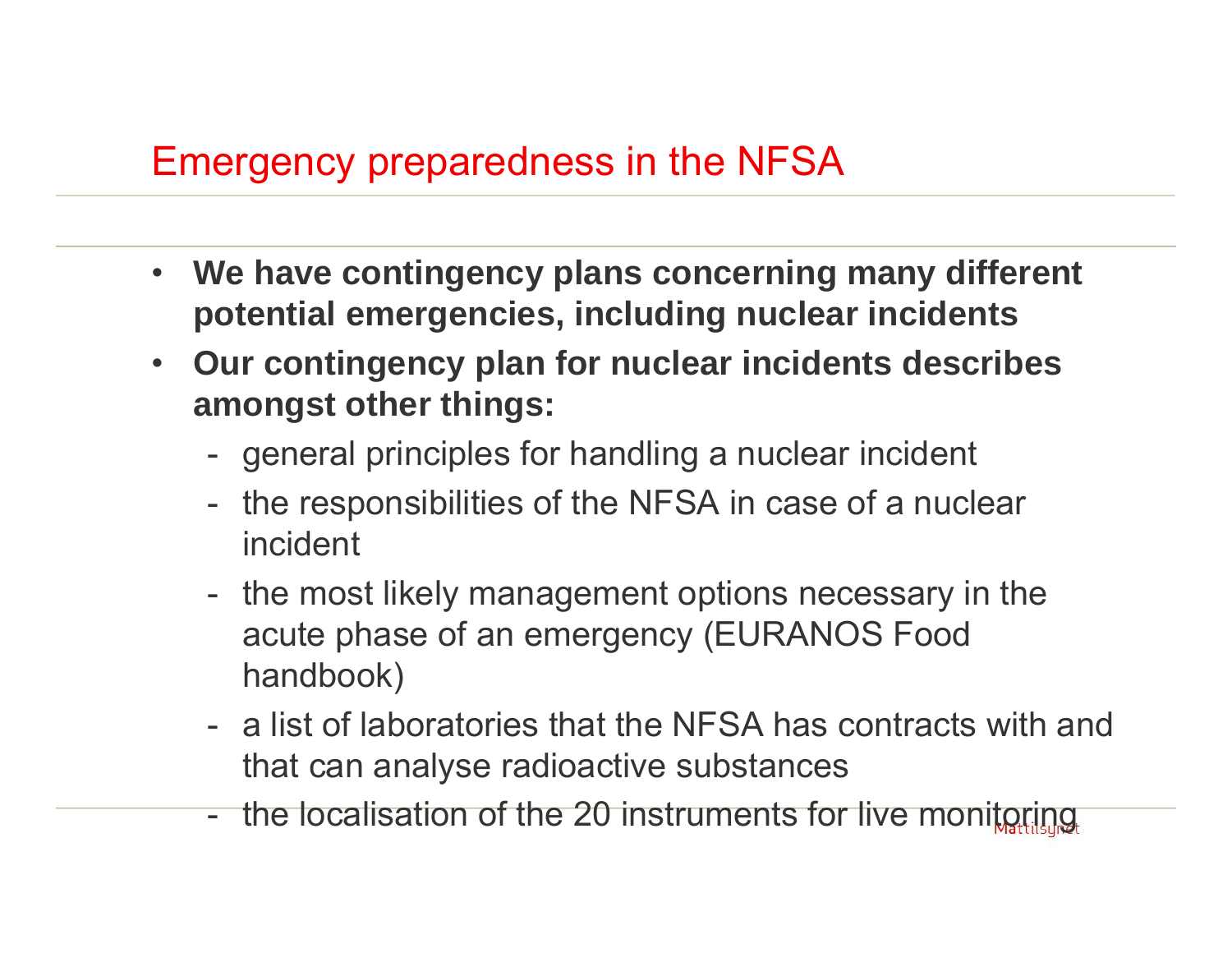## Our list of the most likely management options in the acute phase of an incident

#### $\bullet$ **Pre-deposition phase**

- 3. covering of standing crops
- 5. Protection of harvested crops
- 6. short-term sheltering of dairy animals

#### $\bullet$ **• General applicability**

11. Restriction of the entry of food in the food chain

#### $\bullet$ **Soil/crops/grassland**

- 13. Application of lime to arable soils and grassland
- 14. application of potassium fertilisers to arable soils and grasslands
- 16. early removal of crops
- 21. shallow ploughing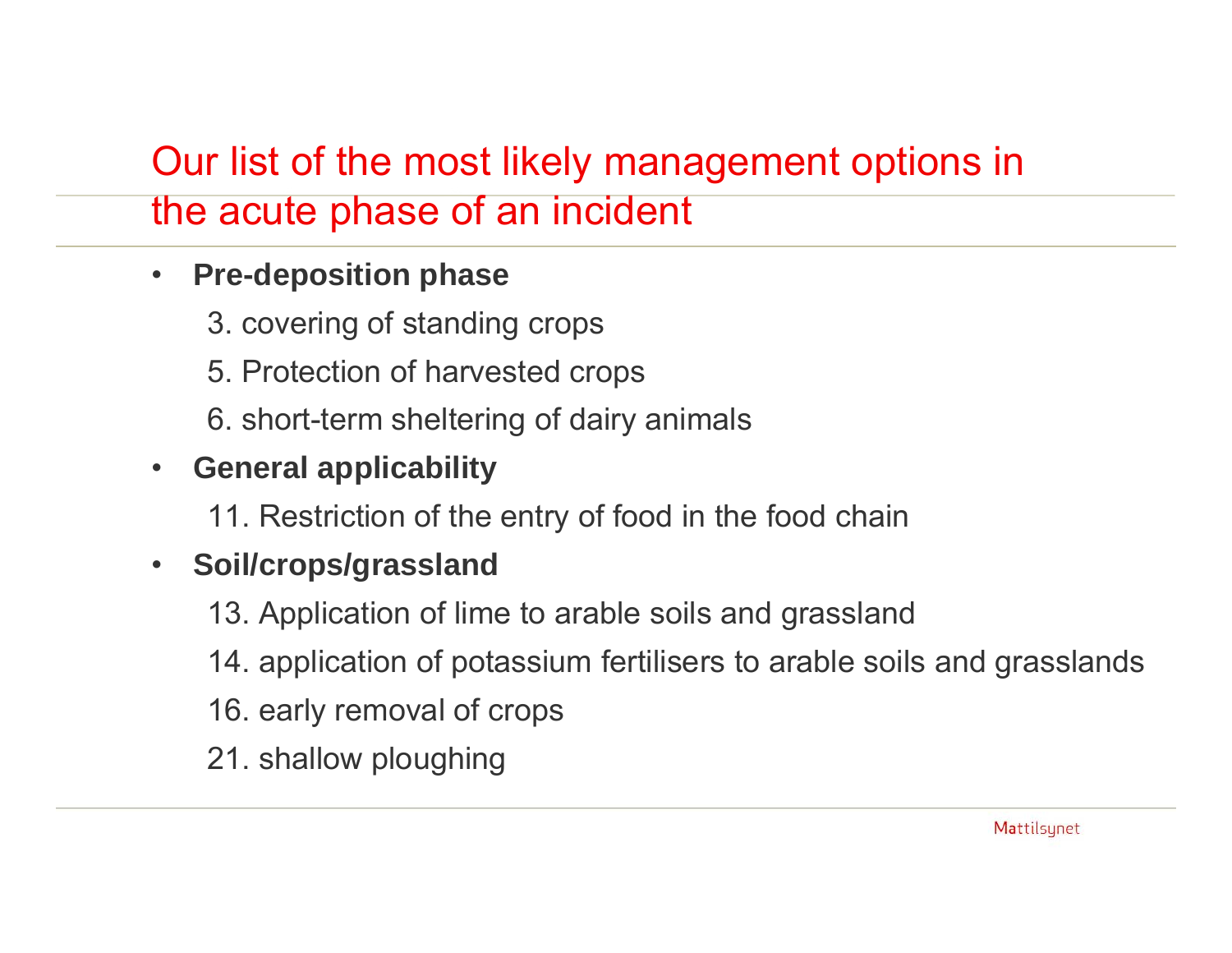### Our list of the most likely management options in the acute phase of an incident

- • **Animal products**
	- 24. addition of AFCF to concentrate ration
	- 26. administration of AFCF boli to ruminants
	- 27. administration of clay minerals to feed
	- 29. clean feeding
	- 30. decontamination techniques for milk
	- 31. distribution of saltlicks containing AFCF
	- 32. live monitoring
	- 33. manipulation of slaughter times
- • **Societal**
	- 40. dietary advice
	- 41. food labelling
	- •42. local provision of monitoring equipment
	- •44. raising intervention limits
	- •45. restrictions on gathering wildfoods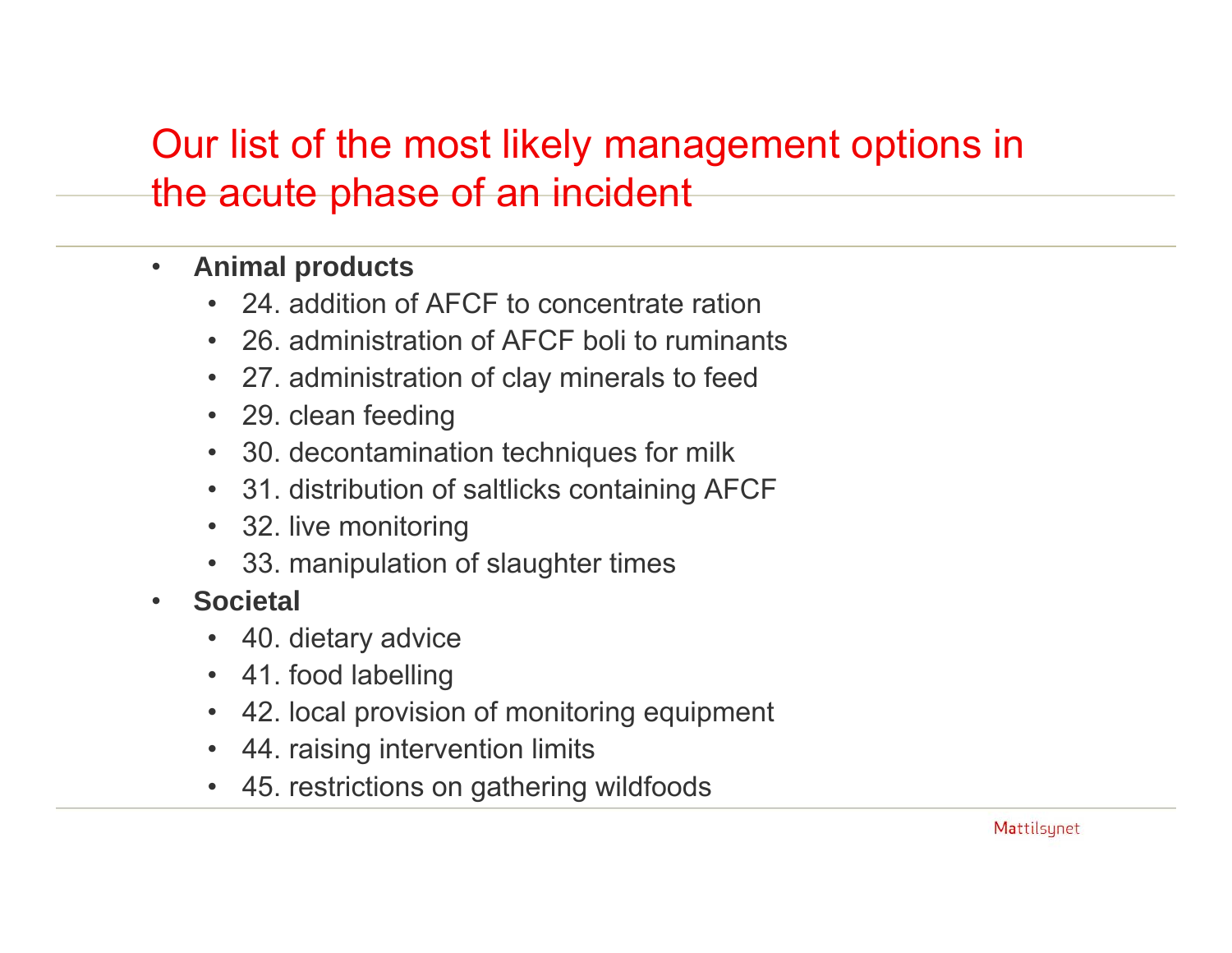# Challenges in implementing needed measurement

#### options

- •Scenario: major radioactive fall-out in the south-middle of Norway, mid-June
- $\bullet$ Situation: all sheep and many cows are out grazing "in the wild", that is in the mountains or forests, crops have started to grow, but are not big enough for an early harvest, the first harvest of fodder has not yet been done etc.
- $\bullet$ What measurements should be implemented, and what challenges do they involve?
	- The only possible way to protect sheep, cows and reindeer in the wild is to try to distribute saltlicks containing AFC F.
		- How does one get a hold on enough saltlicks? How does one distribute saltlicks to where the animals are, and quickly enough?
	- For other household animals administering of AFCF, or just keeping them indoors during a certain time might be enough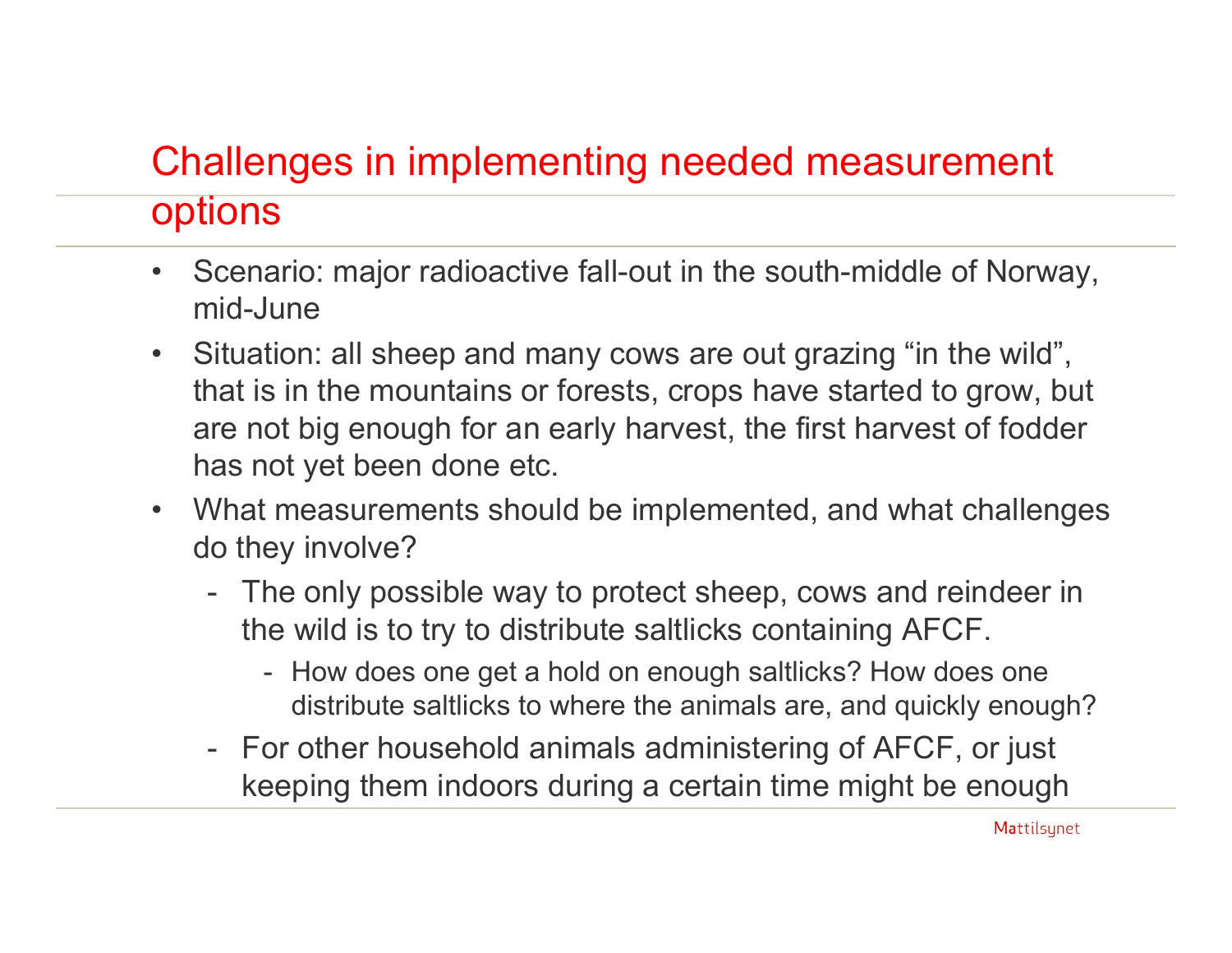## Challenges in implementing needed measurement options (cont.)

- For crops if possible, one might try to cover standing crops
	- Herculean task to cover all crops, an exception might be for those crops that are usually covered at the beginning of the season – in this case the machinery and plastic needed may be available. For all other crops just obtaining enough plastic will be a challenge, and the task of covering will be quite difficult.
- Fish, farmed and wild the only possible option might be to move the fish farms to a place with more current. But probably this is neither necessary nor possible.
	- The biggest challenge here will be information. Probably the fall-out will not be a big problem for fish health or quality – however, we know from long experience that the market is extremely sensitive to all "dangers", real or imagined.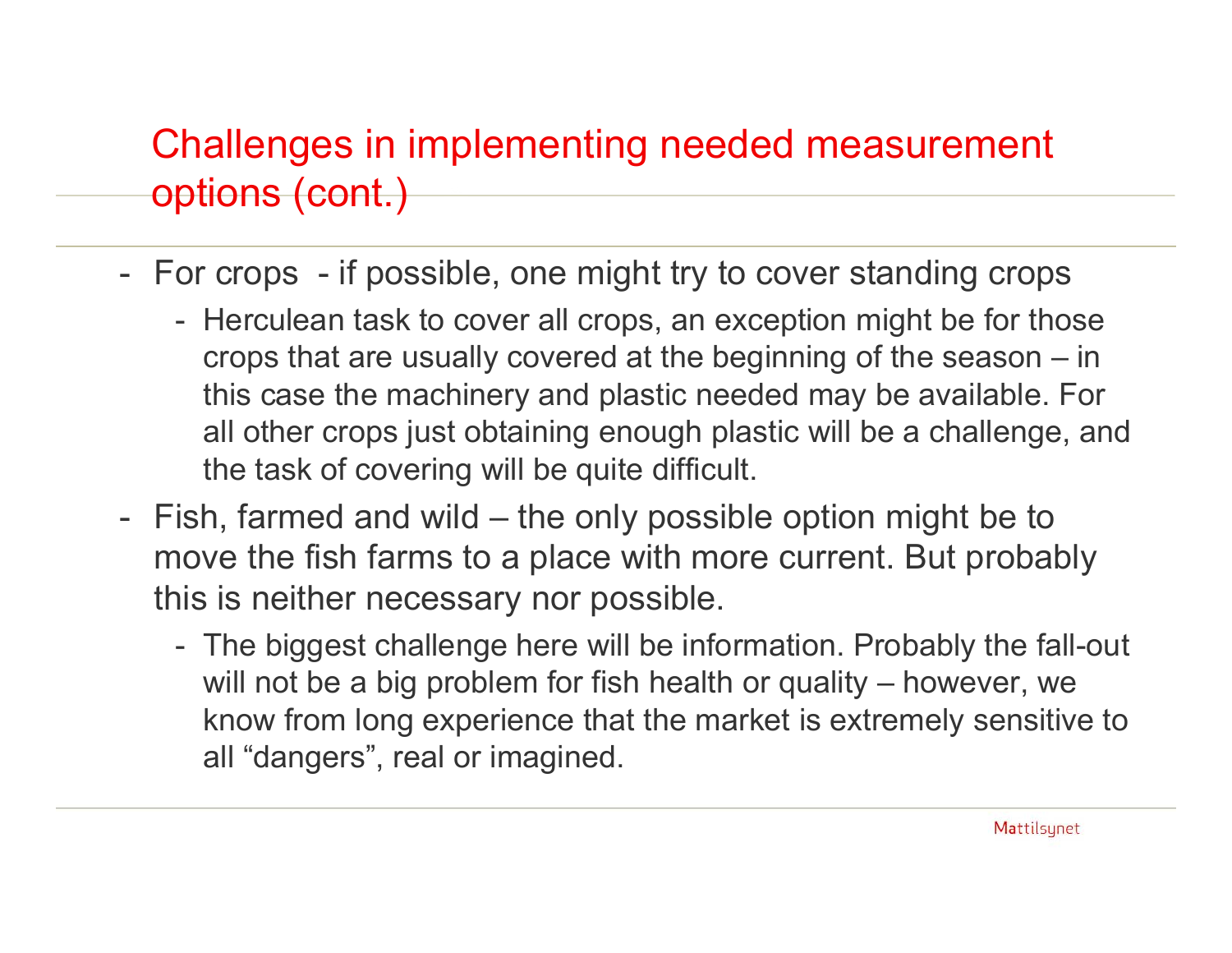## Challenges in implementing needed measurement options (cont.)

- Drinking water: the radioactivity will most probably not pose a problem to the quality of the drinking water
	- Here again the biggest challenge will be information to the public, to reassure people that it will be safe to drink the water
- -Other areas:
	- Food production plants should take care to protect food manufacturing from radioactive pollution by for instance closing ventilation systems for a certain amount of time. This may however cause a humidity problem which again can produce a problem of hygiene
	- Wild animals, wild berries/mushrooms/fresh water fish etc: restrictions on hunting and gathering wildfoods are possible options – again information is the most important measure